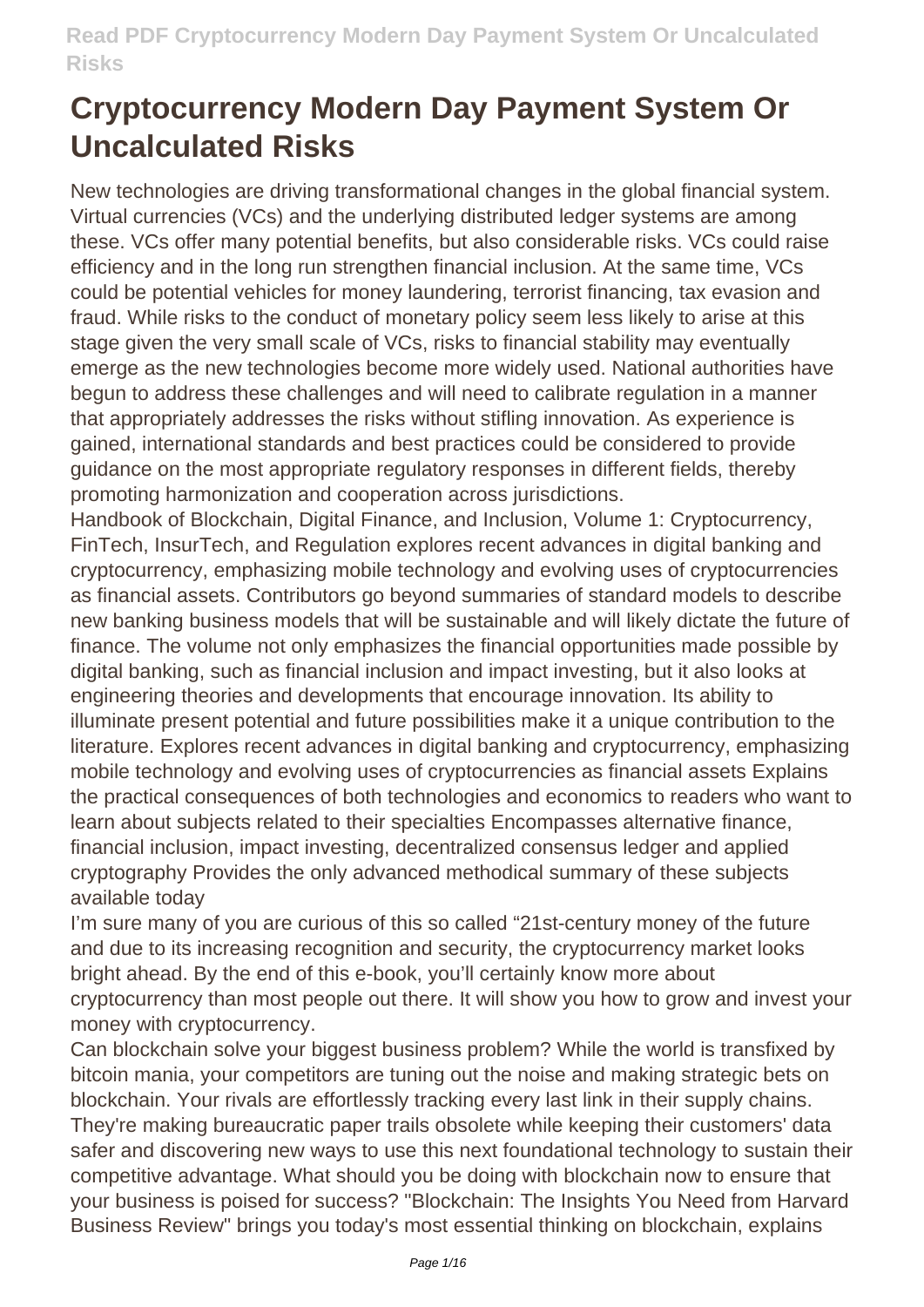how to get the right initiatives started at your company, and prepares you to seize the opportunity of the coming blockchain wave. Business is changing. Will you adapt or be left behind? Get up to speed and deepen your understanding of the topics that are shaping your company's future with the Insights You Need from Harvard Business Review series. Featuring HBR's smartest thinking on fast-moving issues--blockchain, cybersecurity, AI, and more--each book provides the foundational introduction and practical case studies your organization needs to compete today and collects the best research, interviews, and analysis to get it ready for tomorrow. You can't afford to ignore how these issues will transform the landscape of business and society. The Insights You Need series will help you grasp these critical ideas--and prepare you and your company for the future.

Bitcoin became a buzzword overnight. A cyber-enigma with an enthusiastic following, it pops up in headlines and fuels endless media debate. You can apparently use it to buy anything from coffee to cars, yet few people seem to truly understand what it is. This raises the question: Why should anyone care about bitcoin? In The Age of Cryptocurrency, Wall Street journalists Paul Vigna and Michael J. Casey deliver the definitive answer to this question. Cybermoney is poised to launch a revolution, one that could reinvent traditional financial and social structures while bringing the world's billions of "unbanked" individuals into a new global economy. Cryptocurrency holds the promise of a financial system without a middleman, one owned by the people who use it and one safeguarded from the devastation of a 2008-type crash. But bitcoin, the most famous of the cybermonies, carries a reputation for instability, wild fluctuation, and illicit business; some fear it has the power to eliminate jobs and to upend the concept of a nation-state. It implies, above all, monumental and wide-reaching change—for better and for worse. But it is here to stay, and you ignore it at your peril. Vigna and Casey demystify cryptocurrency—its origins, its function, and what you need to know to navigate a cyber-economy. The digital currency world will look very different from the paper currency world; The Age of Cryptocurrency will teach you how to be ready. As the world's first decentralized digital currency, Bitcoin has the potential to revolutionize online payments systems in a way that benefits consumers and businesses. Instead of using an intermediary such as PayPal or submitting credit card information to a third party for verification—both of which often include transaction fees and other restrictions—Bitcoin allows individuals to pay each other directly for goods or services. The characteristics that make Bitcoin so innovative have also made it a target for regulators, who fear that the cryptocurrency will aid tax evasion, money laundering, and other crimes. While it is true that it can be used for nefarious purposes, the same can be said of cash. But, unlike cash, Bitcoin transactions are recorded in an online ledger. In this new primer published by the Mercatus Center at George Mason University, Jerry Brito and Andrea Castillo describe how the digital currency works and address many of the common misconceptions about it. They also analyze current laws and regulations that may already cover digital currencies and warn against preemptively placing regulatory restrictions on Bitcoin that could stifle the new technology before it has a chance to evolve. In addition, they give several recommendations about how to treat Bitcoin going forward. Here, at the forefront of the debate, Brito and Castillo both support innovation and provide much-needed clarity for policymakers and law enforcement. A Spanish edition of this book is also available from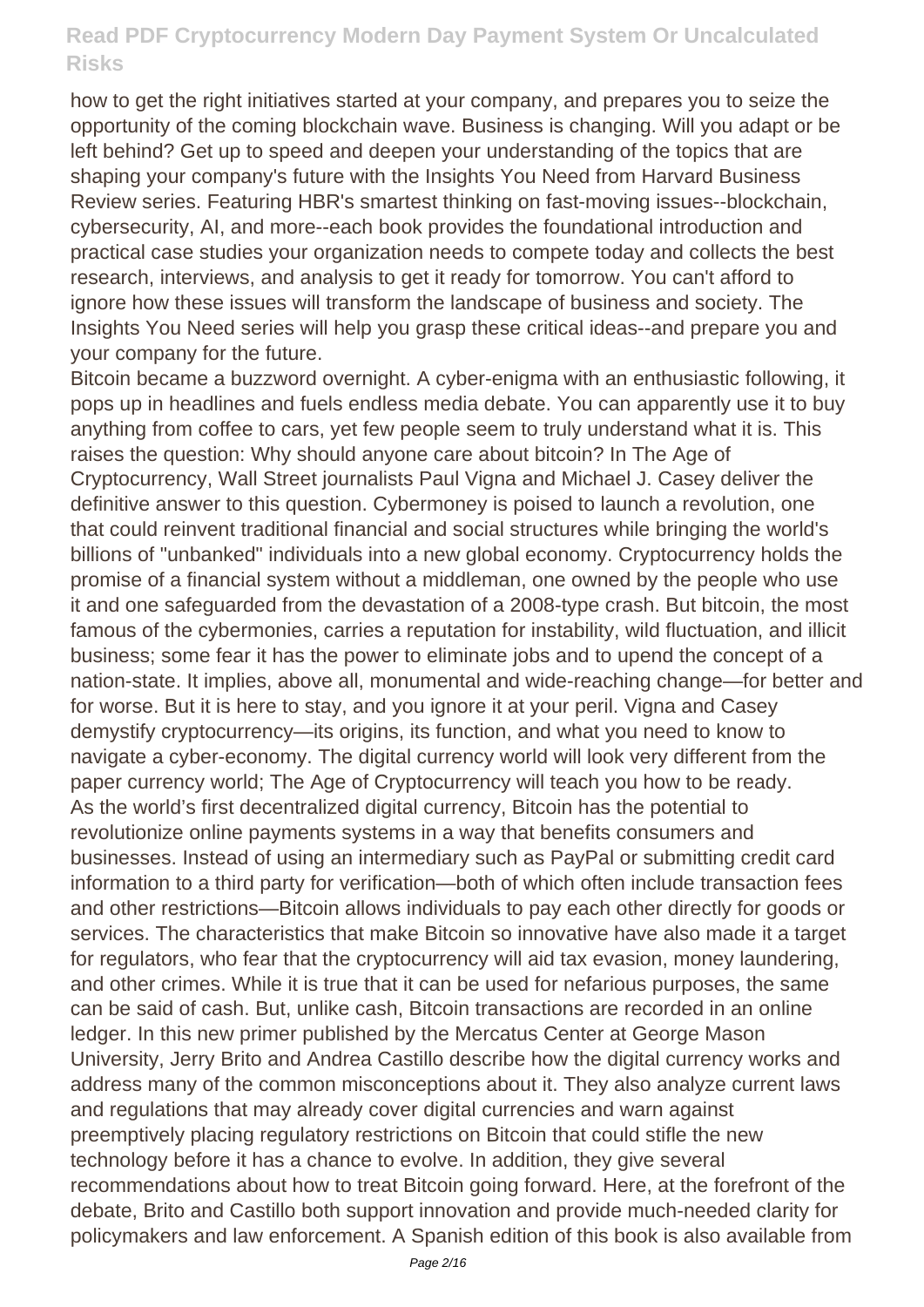#### the Mercatus Center.

Lots of investment opportunities have come and gone. Now is the time for cryptocurrencies, so do not miss the boat. Th? block ?h?in is an online d???ntr?li??d ?ubli? ledger of ?ll digit?l tr?n???ti?n? th?t have taken ?l???. It i? digit?l currency's equivalent ?f a high street b?nk'? l?dg?r th?t records tr?n???ti?n? b?tw??n tw? ??rti??. Ju?t ?? our m?d?rn b?nking ???t?m couldn't function with?ut th? m??n? t? r???rd the ?x?h?ng?? of fiat ?urr?n?? b?tw??n individu?l?, ?? t?? ??uld a digital n?tw?rk n?t function with?ut th? trust th?t ??m?? fr?m th? ability to ???ur?t?l? record th? ?x?h?ng? of digit?l currency b?tw??n ??rti??. It is decentralised in th? ??n?? that, unlik? a tr?diti?n?l bank whi?h i? th? ??l? h?ld?r ?f an ?l??tr?ni? m??t?r l?dg?r ?f its ????unt h?ld?r'? ??ving? th? bl??k chain l?dg?r is ?h?r?d ?m?ng ?ll m?mb?r? ?f the network ?nd i? n?t subject to the t?rm? ?nd conditions ?f ?n? particular financial in?tituti?n ?r country. The ??t?nti?l ?f the bl??k ?h?in t? improve the way w? ??mmuni??t?, bank, manage ?ur ????t? ?t? i? hug? ?nd ?nl? limit?d b? the imagination of ????l? in th? Crypto C?mmunit? ?nd th? willingness ?f ?urr?nt in?tituti?n? to ?h?ng?. This book will open your eyes and help you understand the cryptocurrency future that is going to inevitably come! GET IT RIGHT WITH BLOCKCHAIN TECHNOLOGY, BITCOIN DUMPS I STILL MAKE MY MONEY: All you need to know before you invest Get it right! What does the future holds for this modern technology - Blockchain Technology in the global market system of payment? The global market system is taking a new shape as an introduction of another form of payment emerges and digital coins rapidly penetrate the market system. Ignorant as lead so many people into investing on crypto currency- Bitcoin (father of all coins in the moment) and trading on other alt coins and have met ruin why some made excellent yield in their investment. I will like to invest in this technology, but I don't know how to start. Then this is a book that will deeply open your mind to all you need to know before you start investment. Here are some previews of discussion in the book. what is blockchain technology all about? What brought about cyrptocurrency? How is bitcoin mined? What has been the trend of growth in the payment system ever since its origination? Will the statistical growth help my knowledge of investment? some other tips to know. How did we come about bitcoin? The relevance of bitcoin for transaction in the payment system? Blockchain and database, is there any difference? Other cryptocurrencies that you are not aware of? Crypto-exchangers: platform for digital currency trading. with the help of this questions, thoroughly answered, you should fundamentally start right, knowing how to take your step in the world of blockchain technology. GET KNOWLEDGE BEFORE YOU INVEST. This book will: · Challenge the assumption that banks will continue to control payments and the flow of money. · Point to the chinks in their armour and where the opportunities lie. · Examine the technologies and approaches that have begun to disrupt and transform the current model. · Arm you with the knowledge you need to make sense of and navigate this critical industry, as it transforms in innovative and valuable ways. For the first time in Australian financial history, this book brings together in one place what is under the hood of the Australian payments, money and banking systems, and is a must-read for anyone needing a solid understanding of this critical space. Told as a story, this is an inspiring and captivating treatise on how Australia's systems work and where the future lies.

The monograph's subject matter centres on cryptocurrencies, an instrument which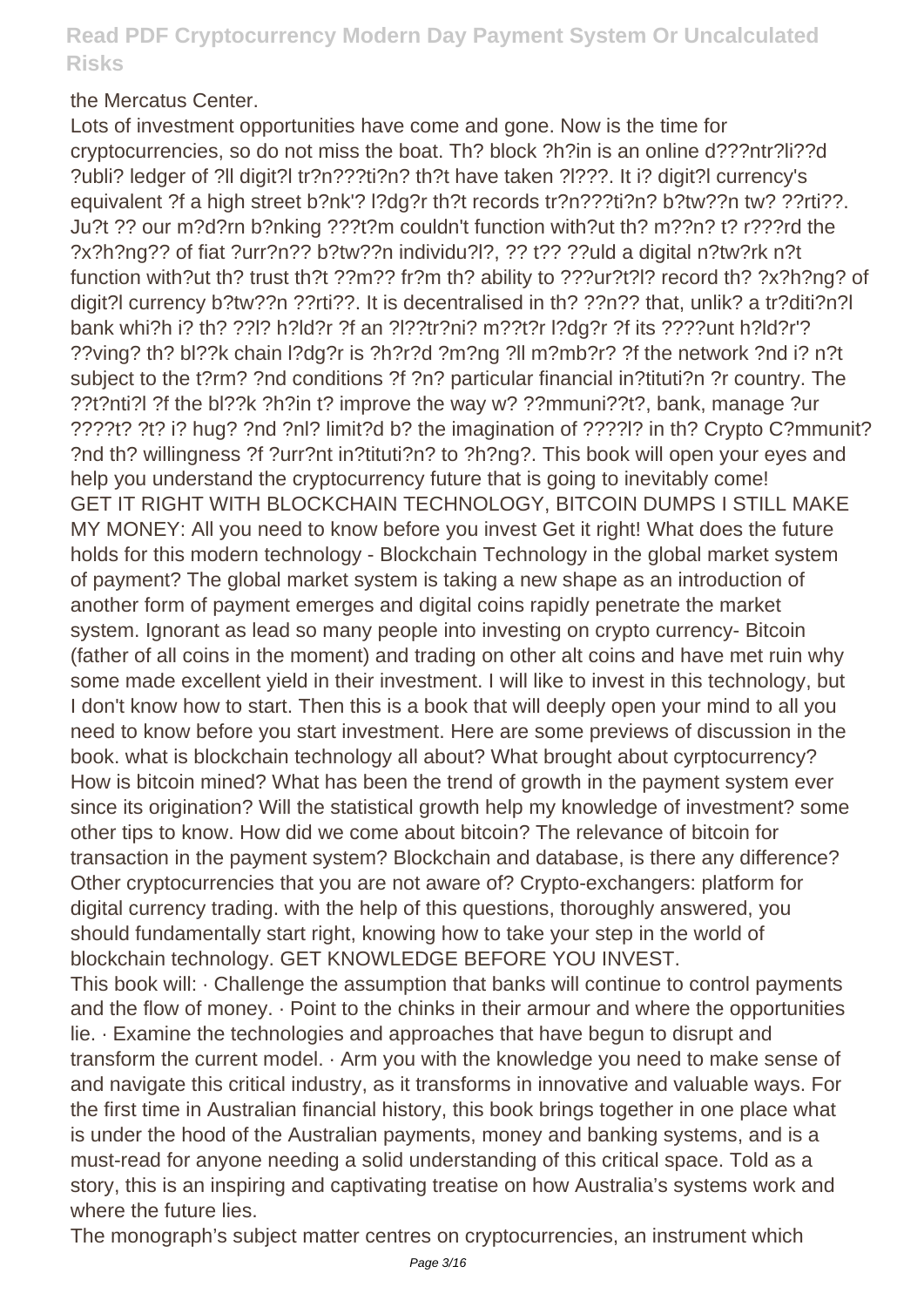aspires to be a modern form of money, and on its place in the world economy, payments systems and financial markets. Special attention is paid to the principles of their usage in Initial Coin Offerings (ICOs), one of the most important areas of their application. The aim of the work is the identification of the economic essence of cryptocurrencies. This includes their functions in settlement systems and as financial instruments, an indication of their role in crowdfunding, as well as the characterisation of the mechanism of the ICO and its core rules. The ICO market is becoming more and more popular among investors and companies seeking to increase or raise capital. The analysis of the cases included in the book shows the importance of a well-prepared white paper, the primary document which contains all the information linked with the project.

"Learn to understand the ins and outs of the Bitcoin market, set up your Bitcoin wallet and get started, [and] protect yourself against fraud and theft"--Cover. It's important to educate yourself about Bitcoin before you start using it or investing in it. Otherwise, you may be in for lots of surprises. But once you have a clear understanding of the risks involved, you'll know how to take advantage of this revolutionary currency Today only, get this Amazon bestseller for a special price. Read on your PC, Mac, smart phone, tablet or Kindle device. Bitcoin is a new type of currency (cryptocurrency) that can be used to perform all forms of transactions. An unknown computer programmer introduced Bitcoin in the year 2009. Bitcoin is no different from other currencies; it serves the same purpose as other currencies in buying both electronically and locally. Since its inception, it has known constant growth with continually increasing market capitalization value. It is one cryptocurrency that rapidly gained the trust of people and has become highly valuable much more than other cryptocurrencies. Here Is A Preview Of What You'll Read... Bitcoin and Electronic Payment Solutions Created by Bitcoin Growth of the Bitcoin Market Transactions and Other Cryptocurrencies Mining and Other Opportunities Owning Bitcoins Getting a Bitcoin Wallet And much, much more! Download your copy today! Take action today and download this book now at a special price!

The Crypto Market Ecosystem has emerged as the most profound application of blockchain technology in finance. This textbook adopts an integrated approach, linking traditional functions of the current financial system (payments, traded assets, fundraising, regulation) with the respective functions in the crypto market, in order to facilitate the reader in their understanding of how this new ecosystem works. The book walks the reader through the main features of the blockchain technology, the definitions, classifications, and distinct characteristics of cryptocurrencies and tokens, how these are evaluated, how funds are raised in the cryptocurrency ecosystem (ICOs), and what the main regulatory approaches are. The authors have compiled more than 100 sources from different sub-fields of economics, finance, and regulation to create a coherent textbook that provides the reader with a clear and easily understandable picture of the new world of encrypted finance and its applications. The book is primarily aimed at business and finance students, who already have an understanding of the basic principles of how the financial system works, but also targets a more general readership, by virtue of its broader scope and engaging and accessible tone.

Incorporating currencies, payment methods, and protocols that computers use to talk to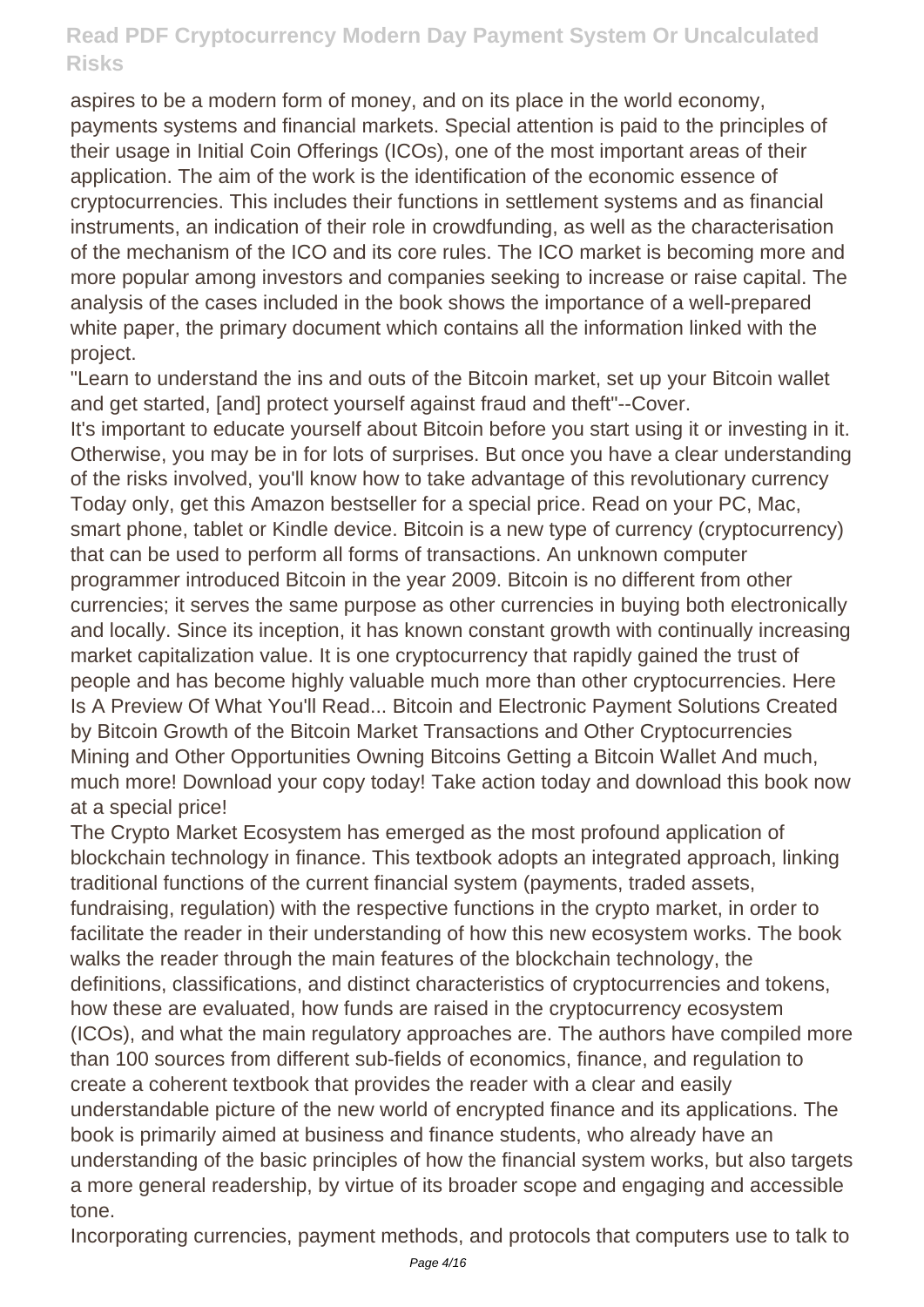each other, digital currencies are poised to grow in use and importance. The Handbook of Digital Currency gives readers a way to learn about subjects outside their specialties and provides authoritative background and tools for those whose primary source of information is journal articles. Taking a cross-country perspective, its comprehensive view of the field includes history, technicality, IT, finance, economics, legal, tax and regulatory environment. For those who come from different backgrounds with different questions in mind, The Handbook of Digital Currency is an essential starting point. Discusses all major strategies and tactics associated with digital currencies, their uses, and their regulations Presents future scenarios for the growth of digital currencies Written for regulators, crime prevention units, tax authorities, entrepreneurs, microfinanciers, micro-payment businesses, cryptography experts, software developers, venture capitalists, hedge fund managers, hardware manufacturers, credit card providers, money changers, remittance service providers, exchanges, and academics Winner of the 2015 "Outstanding Business Reference Source" by the Reference and User Services Association (RUSA)

Bitcoin And Ethereum Cryptocurrencies!! ?? Special 2-In-1 Deal - Buy The Paperback Version And Get The Ebook For FREE! ??The Bitcoin Revolution Is Here! Bitcoin is fast becoming the most popular method of paying online. Although it has been around since 2008, there are still some people that have either never heard of the service or that do not know its uses. Some people simply thought that Bitcoin

WHEN talking about money, one of the fundamental principles is how it can determine the wealth of a person or country. Money is, perhaps, the best recognised form of currency.Another form of currency that is gaining recognition is cryptocurrency, a medium of exchange like normal currency, but digital. It is generated with a very high degree of data security.Encryption is used to create units of cryptocurrency and verify fund transfers. A unit of cryptocurrency is digital, rather than a typical, physical unit of currency. It may be used without going through financial institutions, such as banks and credit unions. The most commonly traded cryptocurrency to date is bitcoin, which may well be the next step in the evolution of the financial services industry. These days, a lot of financial technology companies featuring bitcoin payment systems are popping up and there will be many more in the future.The bitcoin revolution has changed the business landscape. Bitcoins are created and held electronically. No one controls them and bitcoins aren't printed. They're produced by people and, increasingly, businesses, running computers all around the world, using software that solves mathematical problems. The price of a bitcoin is dictated by market forces and is the most popular form of digital currency. Based on research by Coinmarketcap.com, the market cap for cryptocurrencies has surged to almost 800 per cent, which is US\$158.5 billion (RM669.5 billion) this year compared with last year. The development of digital currencies must be supervised and synchronised with the tax system to prevent illegal transactions and money laundering.Other forms of cryptocurrency include Ripple, Litecoin and Ethereum. Most forms of cryptocurrency have common features, including blockchain structures. However, different types of digital coins are used for different purposes. A blockchain structure is one that is based on groups of transactions that are verified. A blockchain is a massive database that is always growing. There are cryptocurrency "miners" and these people perform complex mathematical processes to ensure that the transactions are valid. Data on digital currency transactions are kept in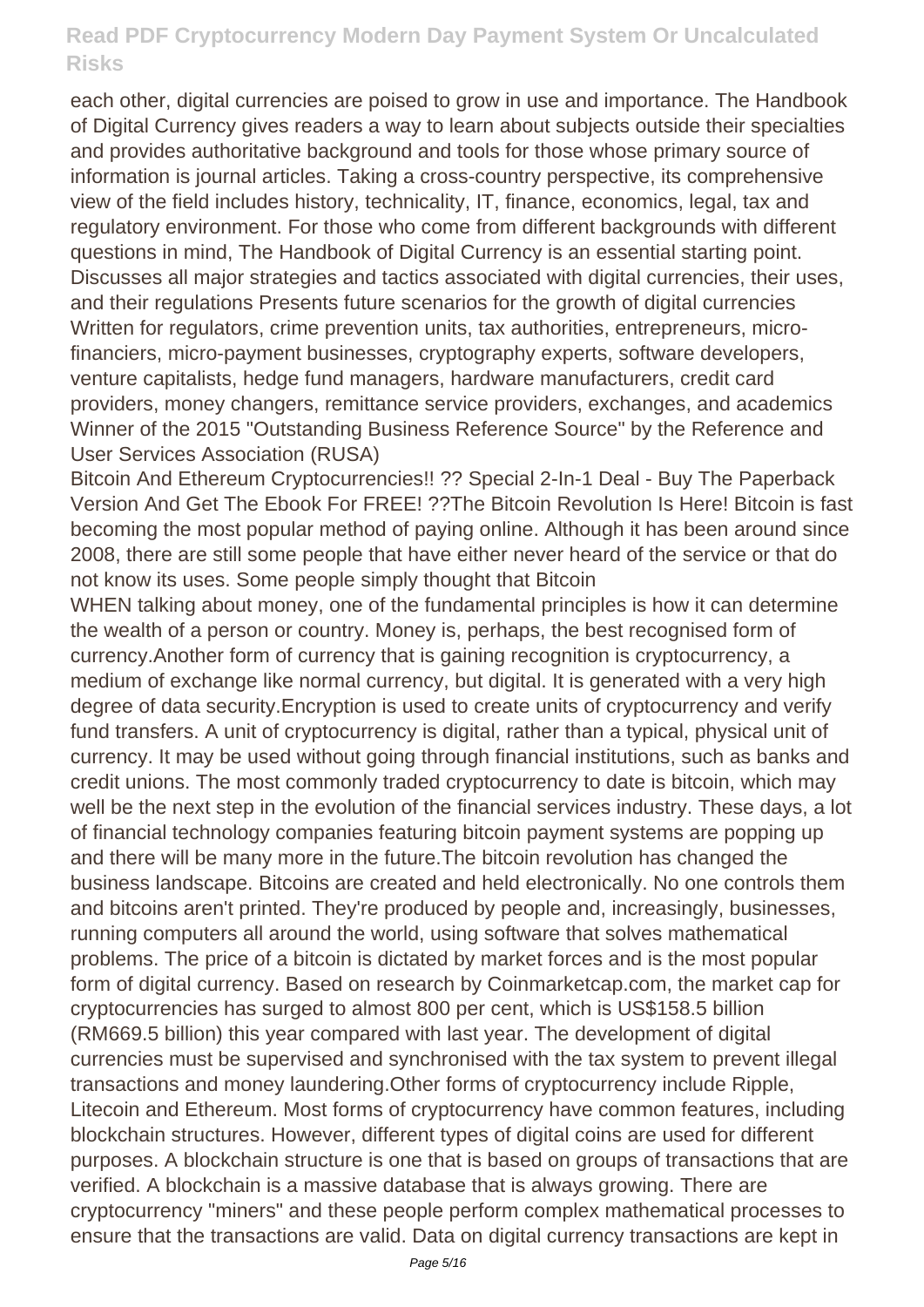digital ledgers. An IBM report revealed that 15 per cent of banks use blockchain technology to help improve security, update real time and help in information sharing transactions across businesses and institutions.If you're an online entrepreneur, you should know that cryptocurrency can help your business grow. You may want to use it as a convenient and discreet payment option for your customers. Even if you don't offer this payment option, it's important to understand that your business rivals may do so (or may already be offering the digital currency payment option) and that digital currency is very appealing to certain consumers.These days, niche industries are going global due to the evolution of various markets. With bitcoin, the world's economy may be transformed. As it becomes a popular alternative for consumers, online entrepreneurs need to figure out how to best use it. In 2015, some 100 companies, such as Expedia (an online travel booking agency), PayPal and Ebay (credit card, payment processor, auction) and Amazon (an online company that sells almost anything) have accepted bitcoin as payment.Entrepreneurs may want to consider adopting cryptocurrency for their businesses. However, they must proceed with caution. The price of a digital currency fluctuates based on market reactions.

Join the technological revolution that's taking the financial world by storm. Mastering Bitcoin is your guide through the seemingly complex world of bitcoin, providing the knowledge you need to participate in the internet of money. Whether you're building the next killer app, investing in a startup, or simply curious about the technology, this revised and expanded second edition provides essential detail to get you started. Bitcoin, the first successful decentralized digital currency, is still in its early stages and yet it's already spawned a multi-billion-dollar global economy open to anyone with the knowledge and passion to participate. Mastering Bitcoin provides the knowledge. You simply supply the passion. The second edition includes: A broad introduction of bitcoin and its underlying blockchain—ideal for non-technical users, investors, and business executives An explanation of the technical foundations of bitcoin and cryptographic currencies for developers, engineers, and software and systems architects Details of the bitcoin decentralized network, peer-to-peer architecture, transaction lifecycle, and security principles New developments such as Segregated Witness, Payment Channels, and Lightning Network A deep dive into blockchain applications, including how to combine the building blocks offered by this platform into higher-level applications User stories, analogies, examples, and code snippets illustrating key technical concepts

The ultimate guide to the world of cryptocurrencies! While the cryptocurrency market is known for its volatility—and this volatility is often linked to the ever-changing regulatory environment of the industry—the entire cryptocurrency market is expected to reach a total value of \$1 trillion this year. If you want to get in on the action, this book shows you how. Cryptocurrency Investing For Dummies offers trusted guidance on how to make money trading and investing in the top 200 digital currencies, no matter what the market sentiment. You'll find out how to navigate the new digital finance landscape and choose the right cryptocurrency for different situations with the help of real-world examples that show you how to maximize your cryptocurrency wallet. Understand how the cryptocurrency market works Find best practices for choosing the right cryptocurrency Explore new financial opportunities Choose the right platforms to make the best investments This book explores the hot topics and market moving events affecting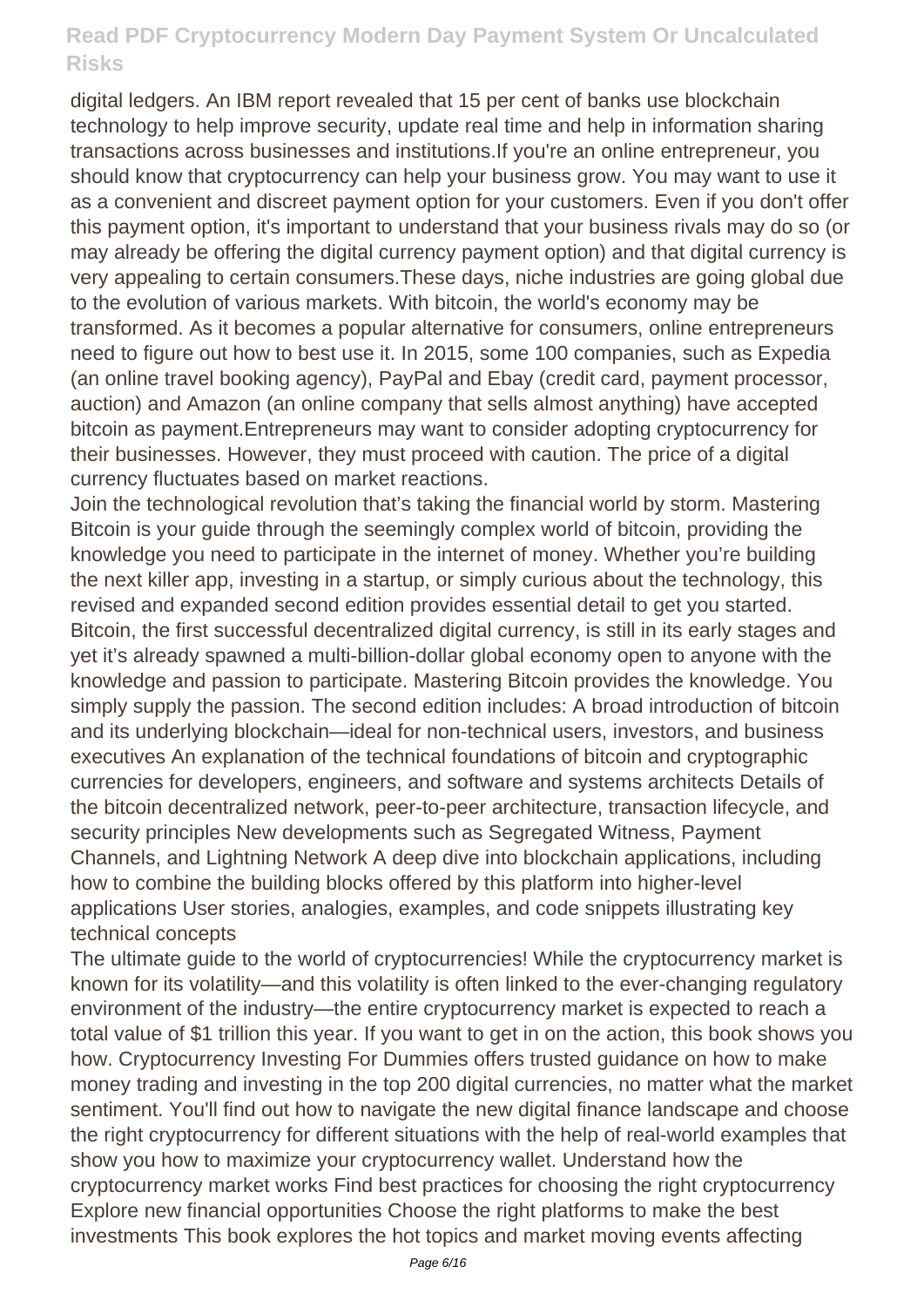cryptocurrency prices and shows you how to develop the smartest investment strategies based on your unique risk tolerance.

What sets this book apart from other cryptocurrency books on the market?If you're interested in discovering the true risks associated with Cryptocurrencies and Blockchains, then this book is for you. As someone, who has spent 13 years supporting financial institutions with antimoney laundering and financial fraud technologies, I was curious to explore the risks associated with cryptocurrency as a payment system. This book presents insights, facts and figures and real- life experiences without any conflict of interest or bias.Part one dives deep into the misconceptions of cryptocurrency without favouritism to any one side. We continue to explore cryptocurrency as a medium for payment, blockchain use cases in the financial services industry. Furthermore, it details the security challenges of cryptocurrency and traditional financial institutions in the digital era known as the Internet of Things. Also, it focuses on key factors of the Top cryptocurrencies and their business models.Part two continues its dive into the depths of cryptocurrency from a market and trading perspective. Professional fund managers and traders share screening techniques, risk and reward models helping to reduce the overwhelming number of investment opportunities in crypto. Also, the future of social networks and how to get started. In addition, corrupt practices such as price manipulation and the tactics used to increase fake activity aimed at attracting investors before selling off.

An authoritative introduction to the exciting new technologies of digital money Bitcoin and Cryptocurrency Technologies provides a comprehensive introduction to the revolutionary yet often misunderstood new technologies of digital currency. Whether you are a student, software developer, tech entrepreneur, or researcher in computer science, this authoritative and selfcontained book tells you everything you need to know about the new global money for the Internet age. How do Bitcoin and its block chain actually work? How secure are your bitcoins? How anonymous are their users? Can cryptocurrencies be regulated? These are some of the many questions this book answers. It begins by tracing the history and development of Bitcoin and cryptocurrencies, and then gives the conceptual and practical foundations you need to engineer secure software that interacts with the Bitcoin network as well as to integrate ideas from Bitcoin into your own projects. Topics include decentralization, mining, the politics of Bitcoin, altcoins and the cryptocurrency ecosystem, the future of Bitcoin, and more. An essential introduction to the new technologies of digital currency Covers the history and mechanics of Bitcoin and the block chain, security, decentralization, anonymity, politics and regulation, altcoins, and much more Features an accompanying website that includes instructional videos for each chapter, homework problems, programming assignments, and lecture slides Also suitable for use with the authors' Coursera online course Electronic solutions manual (available only to professors)

Not so long ago the internet was a new and alien concept. Today, the world would collapse without it. Today, cryptocurrency is a new and little-used concept. Tomorrow, will the world collapse without it? We sit at the cusp of a revolution in global commerce, a shift that promises nothing less than to reshape the international economic and political order. At the heart of this revolution lies the groundbreaking technology of cryptocurrencies. With the advent of bitcoin in 2008 the term 'cryptocurrency' crept into our lives. But whether bitcoin triumphs or fails, the technology it unleashed is here to stay and will only get stronger. It's cheaper, faster, easier, more democratic and safer than paper money and credit cards, and people - and governments - are catching on fast. Cryptocurrency is a vision of a radically different future. In examining the new and unstoppable revolution that is cryptocurrency it forces us to rethink our assumptions that underlie the world in its present form, to question what money is and how it functions in society, and to envisage how it could change our lives beyond recognition.

Today, most of our transactions and interaction are done over the internet. This not only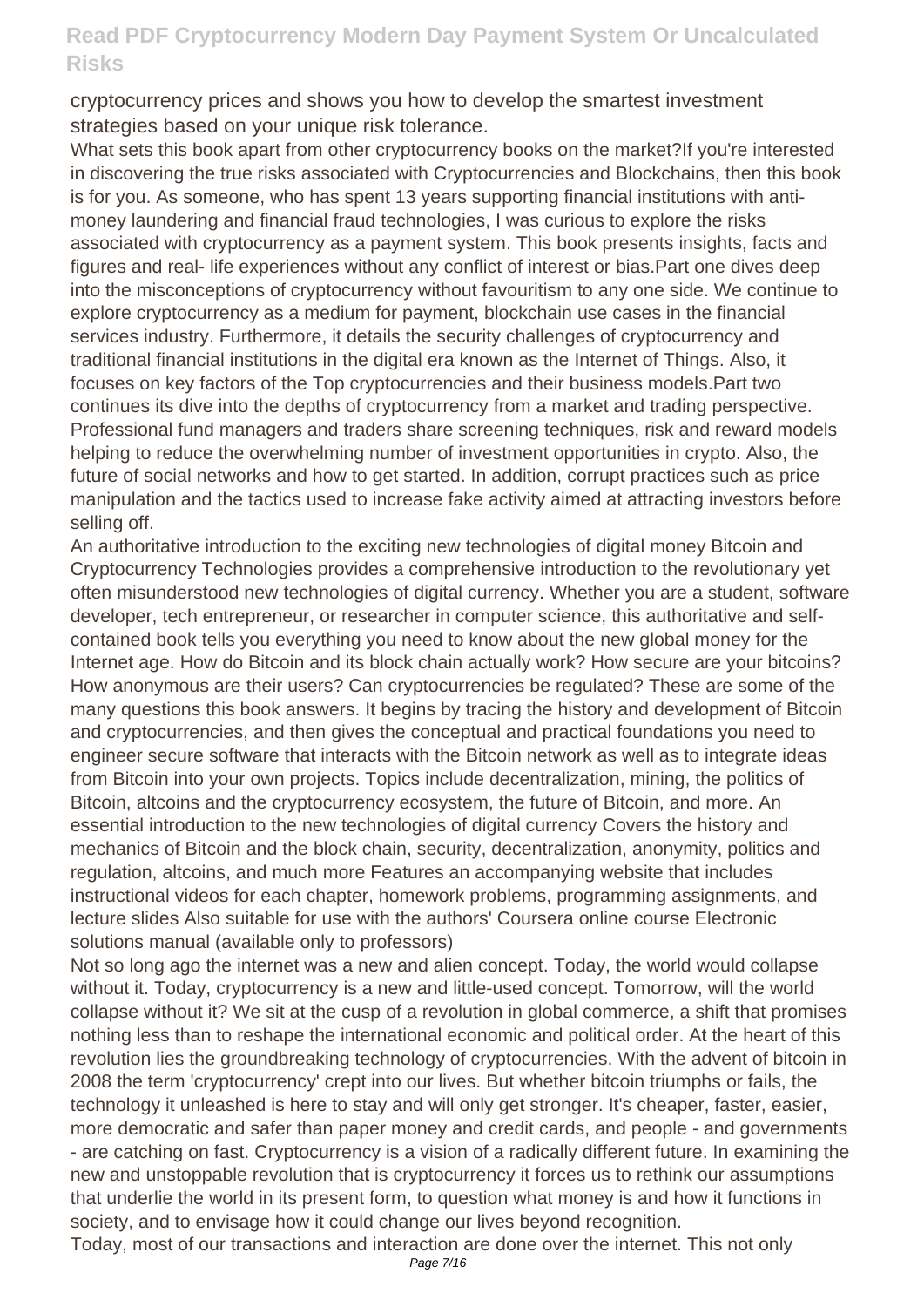includes the constantly increasing rise in the use of social media for communicating. Most of us already use some sort of online banking system. Even though banking transactions have been made easier and more convenient with the introduction of online banking, there still are some hiccups that affect how we utilize the system. This where cryptocurrency comes in.

Cryptocurrency is digital currency. The XRP Ripple is one such digital currency. How would you like to know that your transactions can be completed instantly? This is regardless of the currencies that are involved in the process. This would be a solution to many of the banking issues that we face today. The XRP Ripple aims to solve the most pressing of these problems such as the high transaction rates and the very long processing times that we have come to know. Let us check out the XRP Ripple system in further detail.

Since the launch of Bitcoin in 2009 several hundred different 'cryptocurrencies' have been developed and become accepted for a wide variety of transactions in leading online commercial marketplaces and the 'sharing economy', as well as by more traditional retailers, manufacturers, and even by charities and political parties. Bitcoin and its competitors have also garnered attention for their wildly fluctuating values as well as implication in international money laundering, Ponzi schemes and online trade in illicit goods and services across borders. These and other controversies surrounding cryptocurrencies have induced varying governance responses by central banks, government ministries, international organizations, and industry regulators worldwide. Besides formal attempts to ban Bitcoin, there have been multifaceted efforts to incorporate elements of blockchains, the peer-to-peer technology underlying cryptocurrencies, in the wider exchange, recording, and broadcasting of digital transactions. Blockchains are being mobilized to support and extend an array of governance activities. The novelty and breadth of growing blockchain-based activities have fuelled both utopian promises and dystopian fears regarding applications of the emergent technology to Bitcoin and beyond. This volume brings scholars of anthropology, economics, Science and Technology Studies, and sociology together with GPE scholars in assessing the actual implications posed by Bitcoin and blockchains for contemporary global governance. Its interdisciplinary contributions provide academics, policymakers, industry practitioners and the general public with more nuanced understandings of technological change in the changing character of governance within and across the borders of nation-states.

If you're interested in discovering the true risks associated with Cryptocurrencies and Blockchains, then this book is for you. As someone, who has spent 11 years supporting financial institutions with anti-money laundering and fraud technologies, I was curious to explore the risks associated with cryptocurrency as a payment system. Objectivity, This book presents insights, facts and figures and real-life experiences without any conflict of interest or bias. Part one dives deep into the misconceptions of cryptocurrency without favouritism to any one side. We continue to explore cryptocurrency as a medium for payment, blockchain use cases in the financial services industry. Furthermore, it details the security challenges of cryptocurrency and traditional financial institutions in the digital era known as the Internet of Things. Also, it focuses on key factors of the Top cryptocurrencies and their business models. Part two continues its dive into the depths of cryptocurrency from a market and trading perspective. Professional fund managers and traders share screening techniques, risk and reward models helping to reduce the overwhelming number of investment opportunities in crypto. Also, the future of social networks and how to get started. In addition, corrupt practices such as price manipulation and the tactics used to increase fake activity aimed at attracting investors before selling off.

CRYPTOCURRENCY MODERN DAY PAYMENT SYSTEM OR UNCALCULATED RISKS?Part One: Exploring the Depths of Cryptocurrencies, Blockchains, Exchanges, ICOs, Mining and their Current and Emerging Risks. Part Two: Professional Traders Reveal All!Aml Knowledge Centre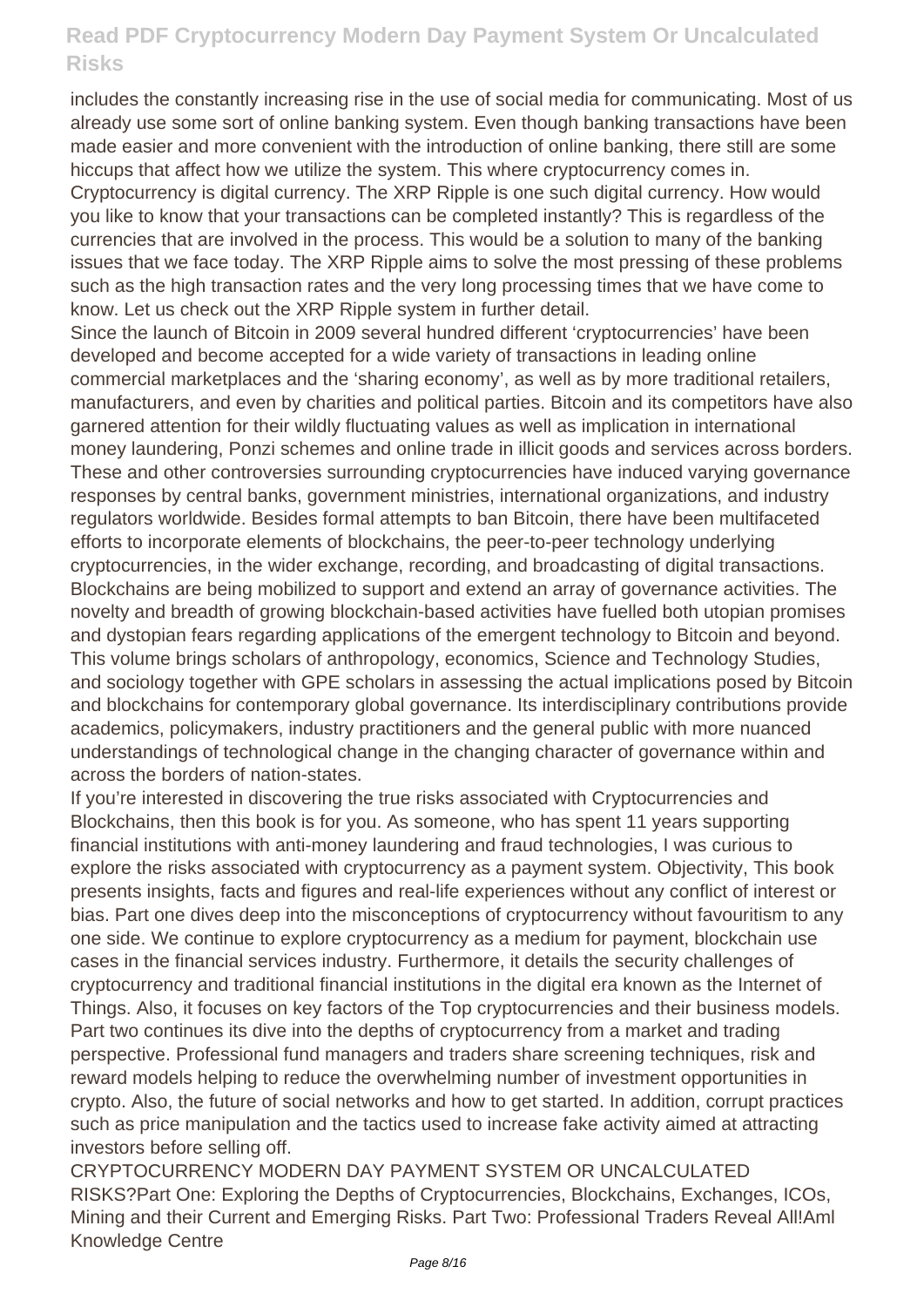Cryptocurrencies are digital money in electronic payment systems that generally do not require government backing or the involvement of an intermediary, such as a bank. Instead, users of the system validate payments using certain protocols. Since the 2008 invention of the first cryptocurrency, Bitcoin, cryptocurrencies have proliferated. In recent years, they experienced a rapid increase and subsequent decrease in value. One estimate found that, as of August 2018, there were nearly 1,900 different cryptocurrencies worth about \$220 billion. Given this rapid growth and volatility, cryptocurrencies have drawn the attention of the public and policymakers. A particularly notable feature of cryptocurrencies is their potential to act as an alternative form of money. Historically, money has either had intrinsic value or derived value from government decree. Using money electronically generally has involved using the private ledgers and systems of at least one trusted intermediary. Cryptocurrencies, by contrast, generally employ user agreement, a network of users, and cryptographic protocols to achieve valid transfers of value. Cryptocurrency users typically use a pseudonymous address to identify each other and a passcode or private key to make changes to a public ledger in order to transfer value between accounts. Other computers in the network validate these transfers. Through this use of blockchain technology, cryptocurrency systems protect their public ledgers of accounts against manipulation, so that users can only send cryptocurrency to which they have access, thus allowing users to make valid transfers without a centralized, trusted intermediary. Money serves three interrelated economic functions: it is a medium of exchange, a unit of account, and a store of value. How well cryptocurrencies can serve those functions relative to existing money and payment systems likely will play a large part in determining cryptocurrencies' future value and importance. Proponents of the technology argue cryptocurrency can effectively serve those functions and will be widely adopted. They contend that a decentralized system using cryptocurrencies ultimately will be more efficient and secure than existing monetary and payment systems. Skeptics doubt that cryptocurrencies can effectively act as money and achieve widespread use. They note various obstacles to extensive adoption of cryptocurrencies, including economic (e.g., existing trust in traditional systems and volatile cryptocurrency value), technological (e.g., scalability), and usability obstacles (e.g., access to equipment necessary to participate). In addition, skeptics assert that cryptocurrencies are currently overvalued and under-regulated. The invention and proliferation of cryptocurrencies present numerous risks and related policy issues. Cryptocurrencies, because they are pseudonymous and decentralized, could facilitate money laundering and other crimes, raising the issue of whether existing regulations appropriately guard against this possibility. Many consumers may lack familiarity with cryptocurrencies and how they work and derive value. In addition, although cryptocurrency ledgers appear safe from manipulation, individuals and exchanges have been hacked or targeted in scams involving cryptocurrencies. Accordingly, critics of cryptocurrencies have raised concerns that existing laws and regulations do not adequately protect consumers dealing in cryptocurrencies. At the same time, proponents of cryptocurrencies warn against over-regulating what they argue is a technology that will yield large benefits. Finally, if cryptocurrency becomes a widely used form of money, it could affect the ability of the Federal Reserve and other central banks to implement and transmit monetary policy, leading some observers to argue that central banks should develop their own digital currencies (as opposed to a cryptocurrency); others oppose this idea.

When a pseudonymous programmer introduced "a new electronic cash system that's fully peer-to-peer, with no trusted third party" to a small online mailing list in 2008, very few paid attention. Ten years later, and against all odds, this upstart autonomous decentralized software offers an unstoppable and globally-accessible hard money alternative to modern central banks. The Bitcoin Standard analyzes the historical context to the rise of Bitcoin, the economic properties that have allowed it to grow quickly, and its likely economic, political, and social implications. While Bitcoin is a new invention of the digital age, the problem it purports to solve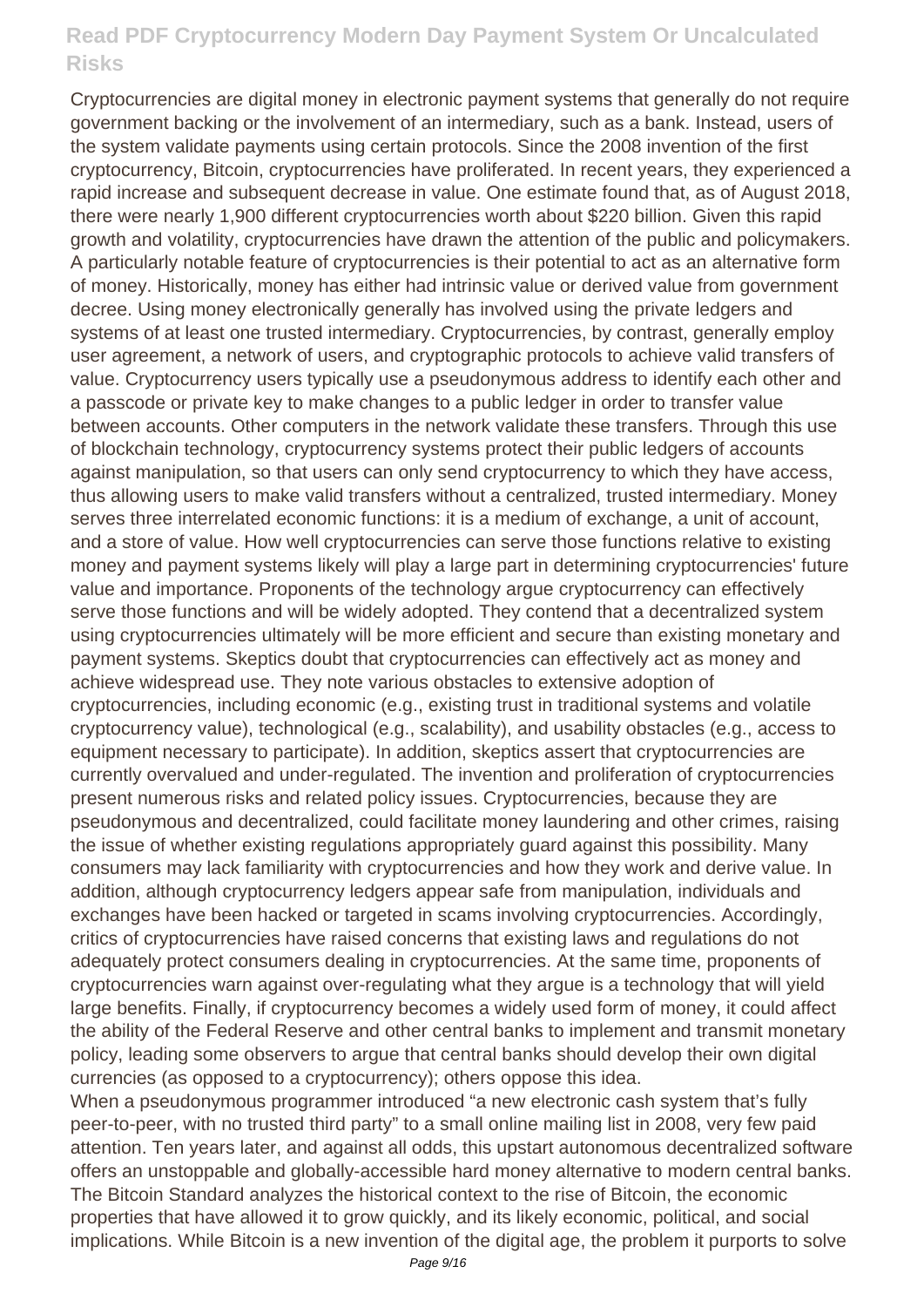is as old as human society itself: transferring value across time and space. Ammous takes the reader on an engaging journey through the history of technologies performing the functions of money, from primitive systems of trading limestones and seashells, to metals, coins, the gold standard, and modern government debt. Exploring what gave these technologies their monetary role, and how most lost it, provides the reader with a good idea of what makes for sound money, and sets the stage for an economic discussion of its consequences for individual and societal future-orientation, capital accumulation, trade, peace, culture, and art. Compellingly, Ammous shows that it is no coincidence that the loftiest achievements of humanity have come in societies enjoying the benefits of sound monetary regimes, nor is it coincidental that monetary collapse has usually accompanied civilizational collapse. With this background in place, the book moves on to explain the operation of Bitcoin in a functional and intuitive way. Bitcoin is a decentralized, distributed piece of software that converts electricity and processing power into indisputably accurate records, thus allowing its users to utilize the Internet to perform the traditional functions of money without having to rely on, or trust, any authorities or infrastructure in the physical world. Bitcoin is thus best understood as the first successfully implemented form of digital cash and digital hard money. With an automated and perfectly predictable monetary policy, and the ability to perform final settlement of large sums across the world in a matter of minutes, Bitcoin's real competitive edge might just be as a store of value and network for final settlement of large payments—a digital form of gold with a built-in settlement infrastructure. Ammous' firm grasp of the technological possibilities as well as the historical realities of monetary evolution provides for a fascinating exploration of the ramifications of voluntary free market money. As it challenges the most sacred of government monopolies, Bitcoin shifts the pendulum of sovereignty away from governments in favor of individuals, offering us the tantalizing possibility of a world where money is fully extricated from politics and unrestrained by borders. The final chapter of the book explores some of the most common questions surrounding Bitcoin: Is Bitcoin mining a waste of energy? Is Bitcoin for criminals? Who controls Bitcoin, and can they change it if they please? How can Bitcoin be killed? And what to make of all the thousands of Bitcoin knock-offs, and the many supposed applications of Bitcoin's 'blockchain technology'? The Bitcoin Standard is the essential resource for a clear understanding of the rise of the Internet's decentralized, apolitical, freemarket alternative to national central banks.

Bitcoin And Ethereum Cryptocurrencies – 2 MANUSCRIPTS!! The Bitcoin Revolution Is Here! Bitcoin is fast becoming the most popular method of paying online. Although it has been around since 2008, there are still some people that have either never heard of the service or that do not know its uses. Some people simply thought that Bitcoin "is just another online service" that allows you to make purchases on other sites. But there is more to it than that. This book is your guide to the world of Bitcoin. It will describe to you what Bitcoin is and how it is used. If you are familiar with other online payment methods, you will feel more confident in using Bitcoin as your method of choice.The Bitcoin payment system has one feature that others do not have: anonymity. Your name shows on your transactions with other payment services, but not with Bitcoin. This book will explain that concept to you, as well as its other uses. Since Bitcoin transactions are anonymous, any connected bank account or credit card cannot be found by hackers. They do not have access to your name or your email address, which makes it more difficult for them to access any of your financial information. This is explained further in the book, so get reading and get your Bitcoin going. Here Is a Preview of What You'll Learn Here… Bitcoin Defined Bitcoin Uses How to Use Bitcoin Caveats with Bitcoin And much much more... The Ethereum Revolution Is Here!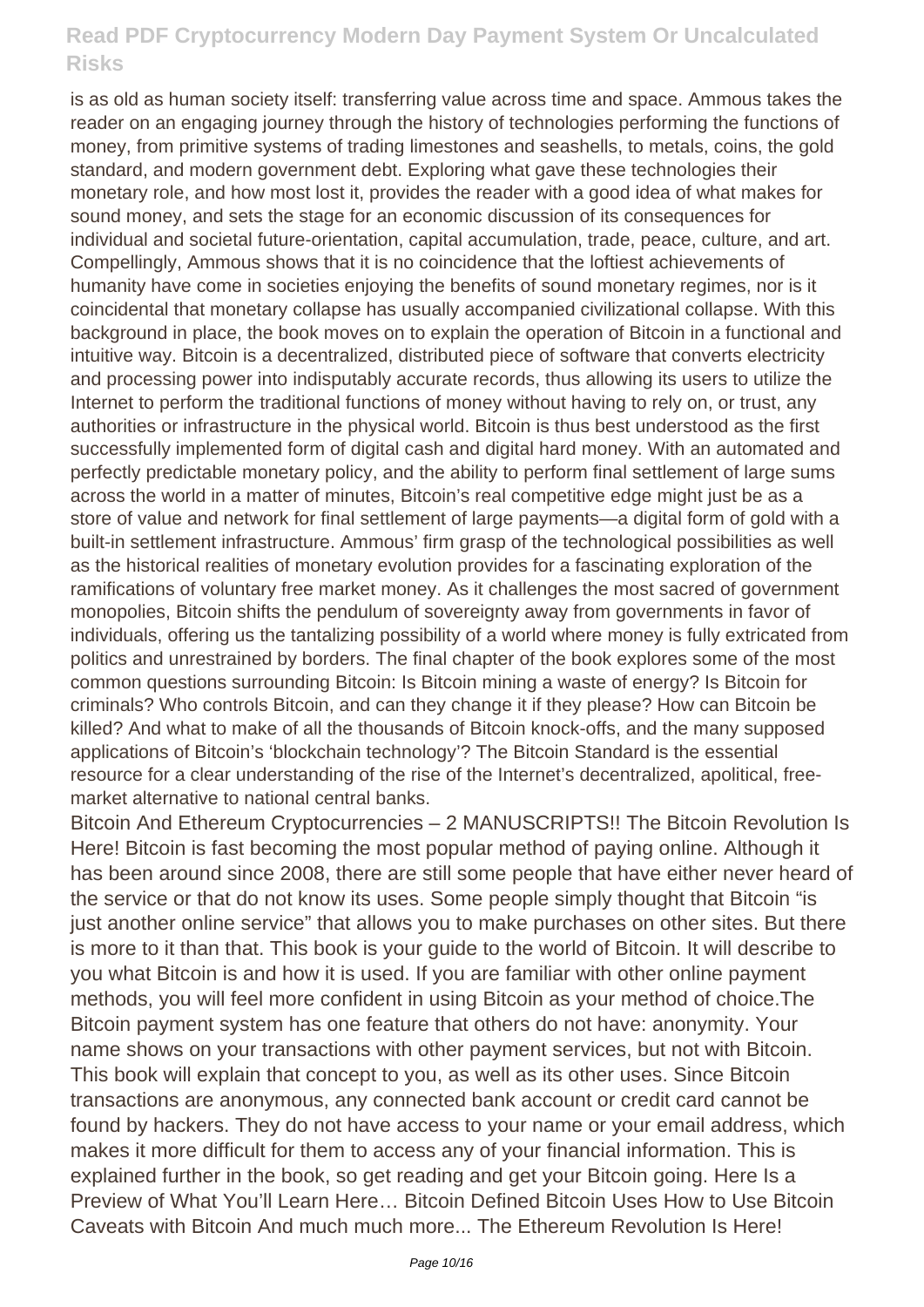Looking to educate yourself on thesecond-highest valued cryptocurrency that's so hot that over one-hundred-fifty mainstream companies are collaborating together in a nonprofit just in anticipation of what new advancements will be possible? Maybe you're just looking for some background on this network before investing,or you just want to 'mine'the easiest, quickest, and cheapest way. Have no idea what a 'smart contract' is and want to know what all the excitement is about? Been wondering just what a 'decentralized' network is? From the history of the protocol and Ethereum system and how it was all theorized, developed, and ultimately launched, to the steps you'll need to follow to mine for Ether.I have 'mined' through it all and lay it out in detail. You'll gain a good understanding of what a block and blockchain are, what exactly smart contracts are and what they're used for, how smart contracts utilize Ether to power the Ethereum blockchain, and how to sell your Ether for cash or trade it for other cryptocurrencies. Thousands, if not millions, of people around the world, wish they had taken the step to learn more back when Bitcoin was less than \$1,000 USD, and while not many have heard of Ethereum yet,you have the opportunity to join a growing community.Download this book and see why Fortune 500 companies have invested in the Ethereum blockchain technology with more joining in consistently, strengthening the network and tantalizing the industry with excited apprehension. As long as its technology proceeds to be adopted near the recent pace it has seen,Ethereum is certain to continue to see a rise in excitement and value,making it an investment worthwhile.The time is perfect to learn all you can about the Ethereum blockchain network. You Will Learn: The What's The How To's How Does It Compare? What Dapps Are Currently In Ethereum? Recent Ethereum News What's Ahead for Ethereum? "If the plan doesn't work. Change the plan. But never change the goal"

This book constitutes the thoroughly refereed post-conference proceedings of the 17th International Conference on Financial Cryptography and Data Security (FC 2013), held at Bankoku Shinryokan Busena Terrace Beach Resort, Okinawa, Japan, April 1-5, 2013. The 14 revised full papers and 17 short papers were carefully selected and reviewed from 125 submissions. The papers are grouped in the following topical sections: electronic payment (Bitcoin), usability aspects, secure computation, passwords, privacy primitives and non-repudiation, anonymity, hardware security, secure computation and secret sharing, authentication attacks and countermeasures, privacy of data and communication, and private data retrieval.

Cryptocurrencies have had a profound effect on financial markets worldwide. This edited book aims to explore the economic implications of the use of cryptocurrencies. Drawing from chapter contributors from around the world, the book will be a valuable resource on the economics of cryptocurrencies. The intended audience is composed of academics, corporate leaders, entrepreneurs, government leaders, consultants and policy makers worldwide. Over the past few years, the topic of cryptocurrencies has gained global attention and has been the subject of discussion in various news media, in policy-making bodies and government entities, and in financial institutions, classrooms and boardrooms. Despite widespread interest, much remains unknown on what the economic implications of cryptocurrencies are. This book enhances the reader's understanding of cryptocurrencies, its impact on industry and its implications on the political and economic environment. Drawing from chapter contributions from leading academics and thought leaders from around the world, this book is the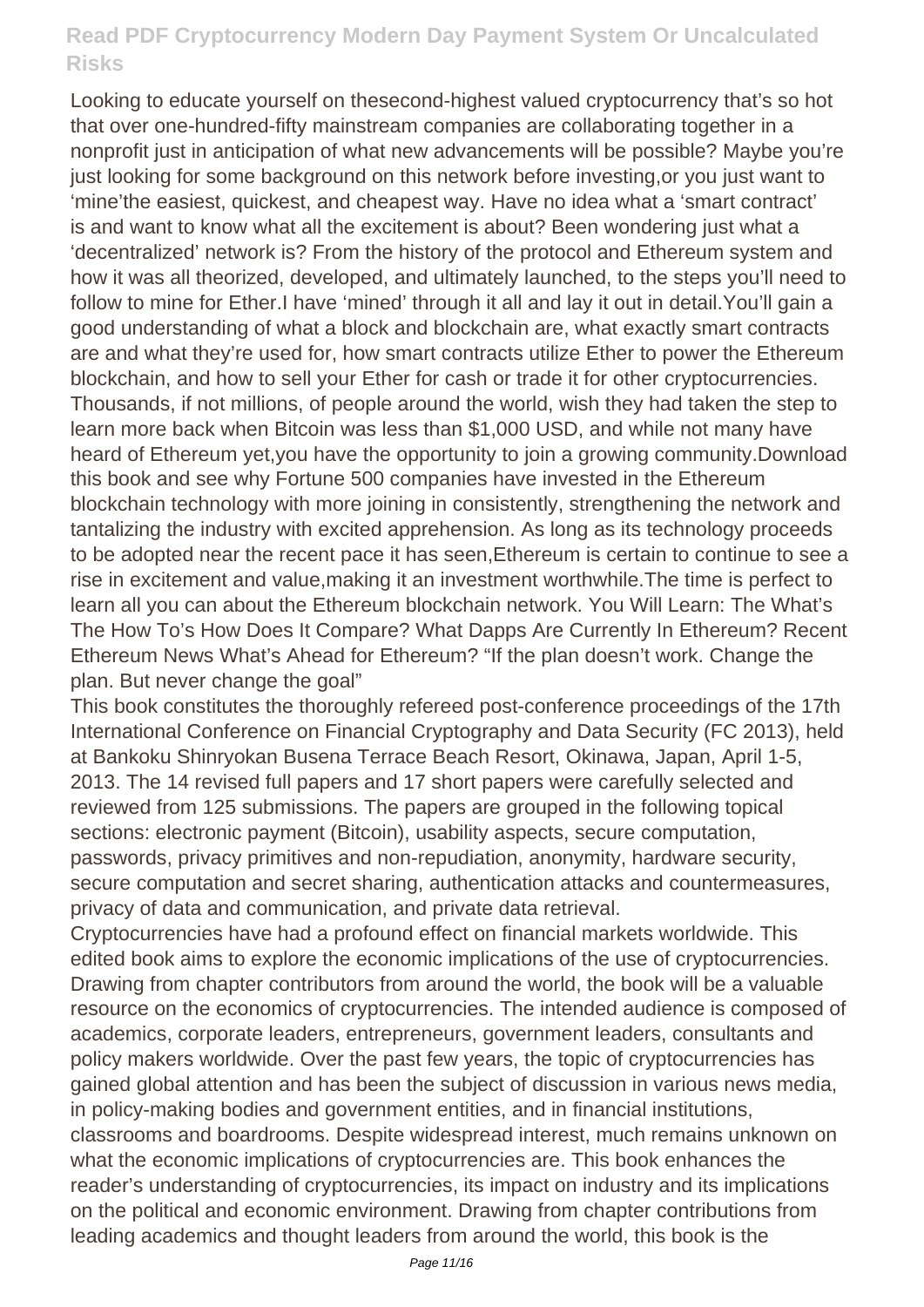definitive guide on the economics of cryptocurrencies. There is scarcity of well conceived, academically grounded literature on the impact of cryptocurrencies on industry, politics and economics. This pioneering book provides up-to-date and in-depth analysis on the subject. The book will be appealing to academic communities, business professionals and entrepreneurs in their quest for better understanding the challenges and opportunities brought about by cryptocurrencies. Consultants, government officials and policy makers will find the information helpful in defining strategic pathways into the future.

Dive into Bitcoin technology with this hands-on guide from one of the leading teachers on Bitcoin and Bitcoin programming. Author Jimmy Song shows Python programmers and developers how to program a Bitcoin library from scratch. You'll learn how to work with the basics, including the math, blocks, network, and transactions behind this popular cryptocurrency and its blockchain payment system. By the end of the book, you'll understand how this cryptocurrency works under the hood by coding all the components necessary for a Bitcoin library. Learn how to create transactions, get the data you need from peers, and send transactions over the network. Whether you're exploring Bitcoin applications for your company or considering a new career path, this practical book will get you started. Parse, validate, and create bitcoin transactions Learn Script, the smart contract language behind Bitcoin Do exercises in each chapter to build a Bitcoin library from scratch Understand how proof-of-work secures the blockchain Program Bitcoin using Python 3 Understand how simplified payment verification and light wallets work Work with public-key cryptography and cryptographic primitives

This paper marks the launch of a new IMF series, Fintech Notes. Building on years of IMF staff work, it will explore pressing topics in the digital economy and be issued periodically. The series will carry work by IMF staff and will seek to provide insight into the intersection of technology and the global economy. The Rise of Digital Money analyses how technology companies are stepping up competition to large banks and credit card companies. Digital forms of money are increasingly in the wallets of consumers as well as in the minds of policymakers. Cash and bank deposits are battling with so-called e-money, electronically stored monetary value denominated in, and pegged to, a currency like the euro or the dollar. This paper identifies the benefits and risks and highlights regulatory issues that are likely to emerge with a broader adoption of stablecoins. The paper also highlights the risks associated with e-money: potential creation of new monopolies; threats to weaker currencies; concerns about consumer protection and financial stability; and the risk of fostering illegal activities, among others.

It's thoughtless to start using something you don't trust. It's difficult to start trusting something you don't understand. Bitcoin for Nonmathematicians contains answers to the following questions: how bitcoin is different from other payment systems, and why we can trust cryptocurrencies. The book compares bitcoin with its predecessors and competitors, and demonstrates the benefits of cryptocurrency over any other existing methods of payments. Bitcoin for Nonmathematicians starts from overview of the evolution of payment systems from gold and paper money to payment cards to cryptocurrencies, and ends up with explaining the fundamentals of security and privacy of crypto payments by explaining the details of cryptography behind bitcoin in layman's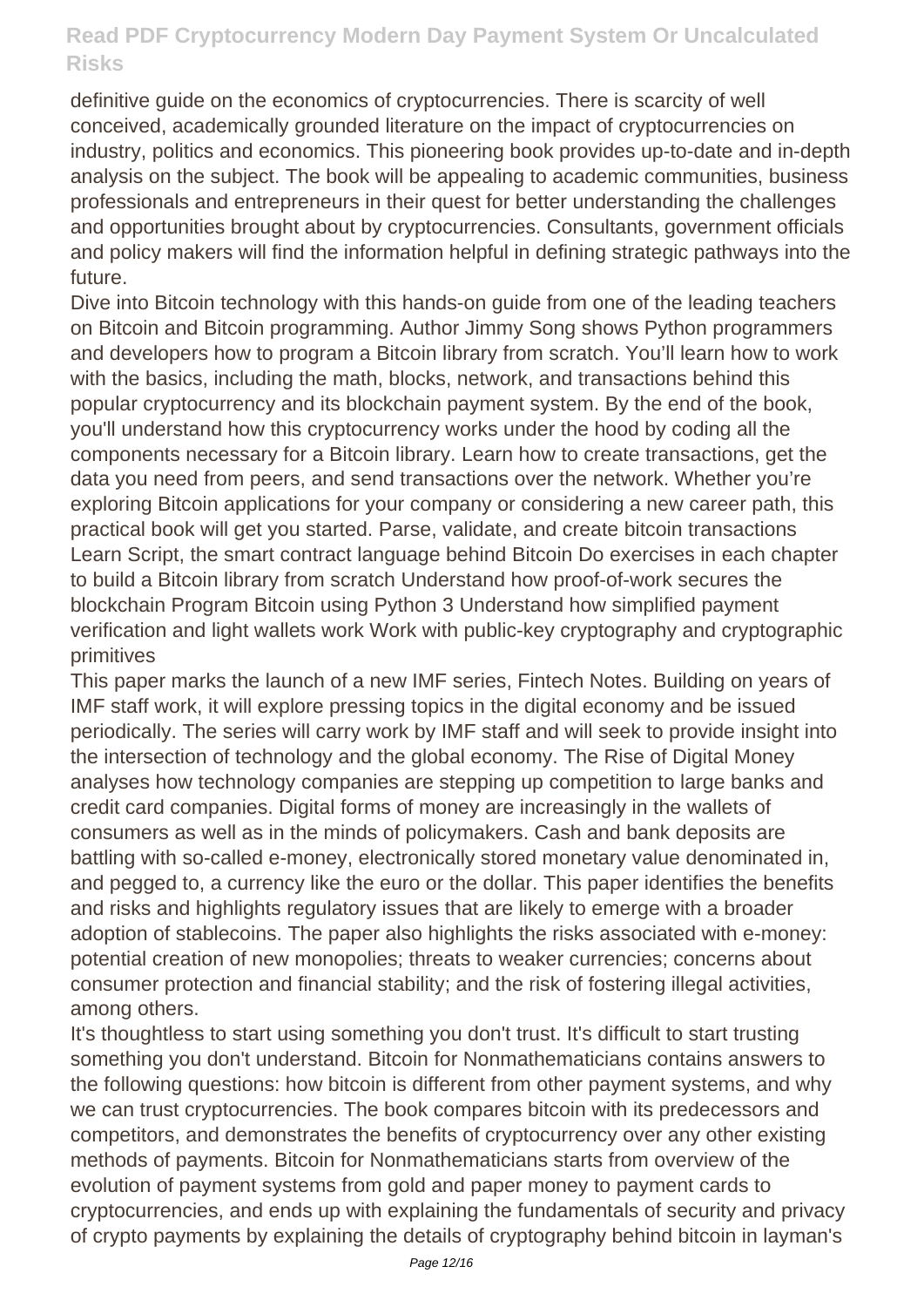#### terms.

Bitcoin first appeared in January 2009, the creation of a computer programmer using the pseudonym Satoshi Nakamoto. His invention is an open-source (its controlling computer code is open to public view), peer-to-peer (transactions do not require a thirdparty intermediary such as PayPal or Visa) digital currency (being electronic with no physical manifestation). The Bitcoin system is private, with no traditional financial institutions involved in transactions. Unlike earlier digital currencies that had some central controlling person or entity, the Bitcoin network is completely decentralized, with all parts of transactions performed by the users of the system. With a Bitcoin transaction there is no third-party intermediary. The buyer and seller interact directly (peer to peer), but their identities are encrypted and no personal information is transferred from one to the other. However, unlike a fully anonymous transaction, there is a transaction record. A full transaction record of every Bitcoin and every Bitcoin user's encrypted identity is maintained on the public ledger. For this reason, Bitcoin transactions are thought to be pseudonymous, not anonymous. Although the scale of Bitcoin use has increased substantially, it still remains small in comparison to traditional electronic payments systems, such as credit cards, and the use of dollars as a circulating currency. Congress is interested in Bitcoin because of concerns about its use in illegal money transfers, concerns about its effect on the ability of the Federal Reserve to meet its objectives (of stable prices, maximum employment, and financial stability), and concerns about the protection of consumers and investors who might use Bitcoin. Bitcoin offers users the advantages of lower transaction costs, increased privacy, and long-term protection of loss of purchasing power from inflation. However, it also has a number of disadvantages that could hinder wider use. These include sizable volatility of the price of Bitcoins, uncertain security from theft and fraud, and a long-term deflationary bias that encourages the hoarding of Bitcoins. In addition, Bitcoin raises a number of legal and regulatory concerns, including its potential for facilitating money laundering, its treatment under federal securities law, and its status in the regulation of foreign exchange trading.

Finance is the language of business and as technological disruption accelerates, a fundamental change is under way. This presents both opportunities and challenges for current-day organizations and finance professionals alike. Money makes the world go around, they say; but digital money not only makes the world go around, it does it in a decentralized fashion. Because the currencies are decentralized, with the right mix of technology the opportunities that emerge are noteworthy and emerge as a game changer for financial institutions. This book shows many different aspects, examples, and regulations of cryptocurrencies through its underpinning technology of blockchain in the present-day digital era. The diversity of the authors who sum up this book signify the importance of implementation in the digitized economy. It is divided into four main sections, with topics on Bitcoin, blockchain and digital returns, impact of cryptocurrencies in gaming, and cryptocurrency exchanges.

Technology is changing money: it has been transformed from physical objects to intangible information. With the arrival of smart cards, mobile phones and Bitcoin it has become easier than ever to create new forms of money. Crucially, money is also inextricably connected with our identities. Your card or phone is a security device that can identify you – and link information about you to your money. To see where these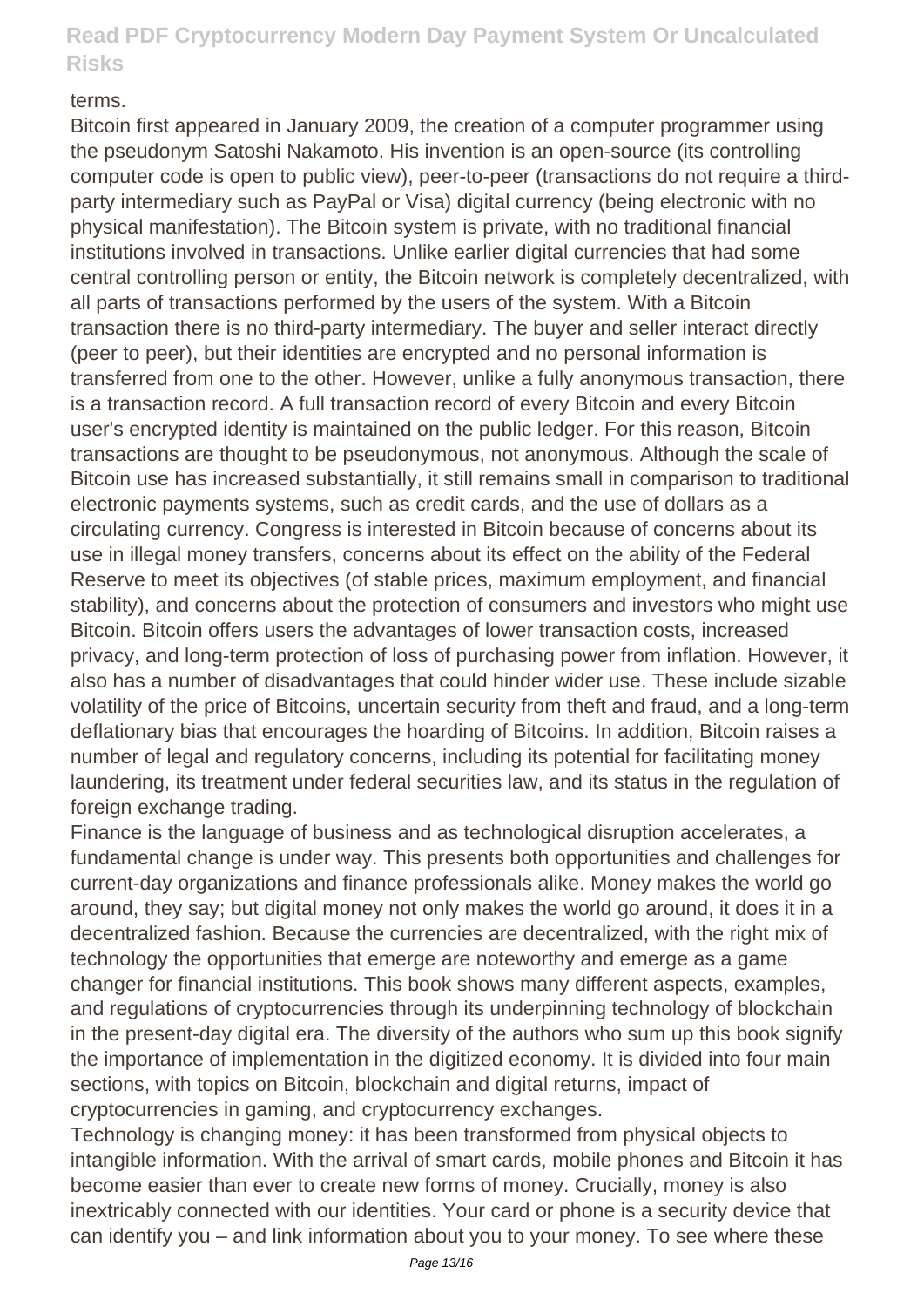developments might be taking us, David Birch looks back over the history of money, spanning thousands of years. He sees in the past, both recent and ancient, evidence for several possible futures. Looking further back to a world before cash and central banks, there were multiple 'currencies' operating at the level of communities, and the use of barter for transactions. Perhaps technology will take us back to the future, a future that began back in 1971, when money became a claim backed by reputation rather than by physical commodities of any kind. Since then, money has been bits. The author shows that these phenomena are not only possible in the future, but already upon us. We may well want to make transactions in Tesco points, Air Miles, Manchester United pounds, Microsoft dollars, Islamic e-gold or Cornish e-tin. The use of cash is already in decline, and is certain to vanish from polite society. The newest technologies will take money back to its origins: a substitute for memory, a record of mutual debt obligations within multiple overlapping communities. This time though, money will be smart. It will be money that reflects the values of the communities that produced it. Future money will know where it has been, who has been using it and what they have been using it for.

In the next few years, it is expected that most businesses will have transitioned to the use of electronic commerce technologies, namely e-commerce. This acceleration in the acceptance of e-commerce not only changes the face of business and retail, but also has introduced new, adaptive business models. The experience of consumers in online shopping and the popularity of the digital marketplace have changed the way businesses must meet the needs of consumers. To stay relevant, businesses must develop new techniques and strategies to remain competitive in a changing commercial atmosphere. The way in which e-commerce is being implemented, the business models that have been developed, and the applications including the benefits and challenges to ecommerce must be discussed to understand modern business. The Research Anthology on E-Commerce Adoption, Models, and Applications for Modern Business discusses the best practices, latest strategies, and newest methods for implementing and using e-commerce in modern businesses. This includes not only a view of how business models have changed and what business models have emerged, but also provides a focus on how consumers have changed in terms of their needs, their online behavior, and their use of e-commerce services. Topics including e-business, e-services, mobile commerce, usability models, website development, brand management and marketing, and online shopping will be explored in detail. This book is ideally intended for business managers, ecommerce managers, marketers, advertisers, brand managers, executives, IT consultants, practitioners, researchers, academicians, and students interested in how e-commerce is impacting modern business models.

"A brilliant and lucid new book" (John Lanchester, New York Times Magazine) about why paper money and digital currencies lie at the heart of many of the world's most difficult problems—and their solutions In The Curse of Cash, acclaimed economist and bestselling author Kenneth Rogoff explores the past, present, and future of currency, showing why, contrary to conventional economic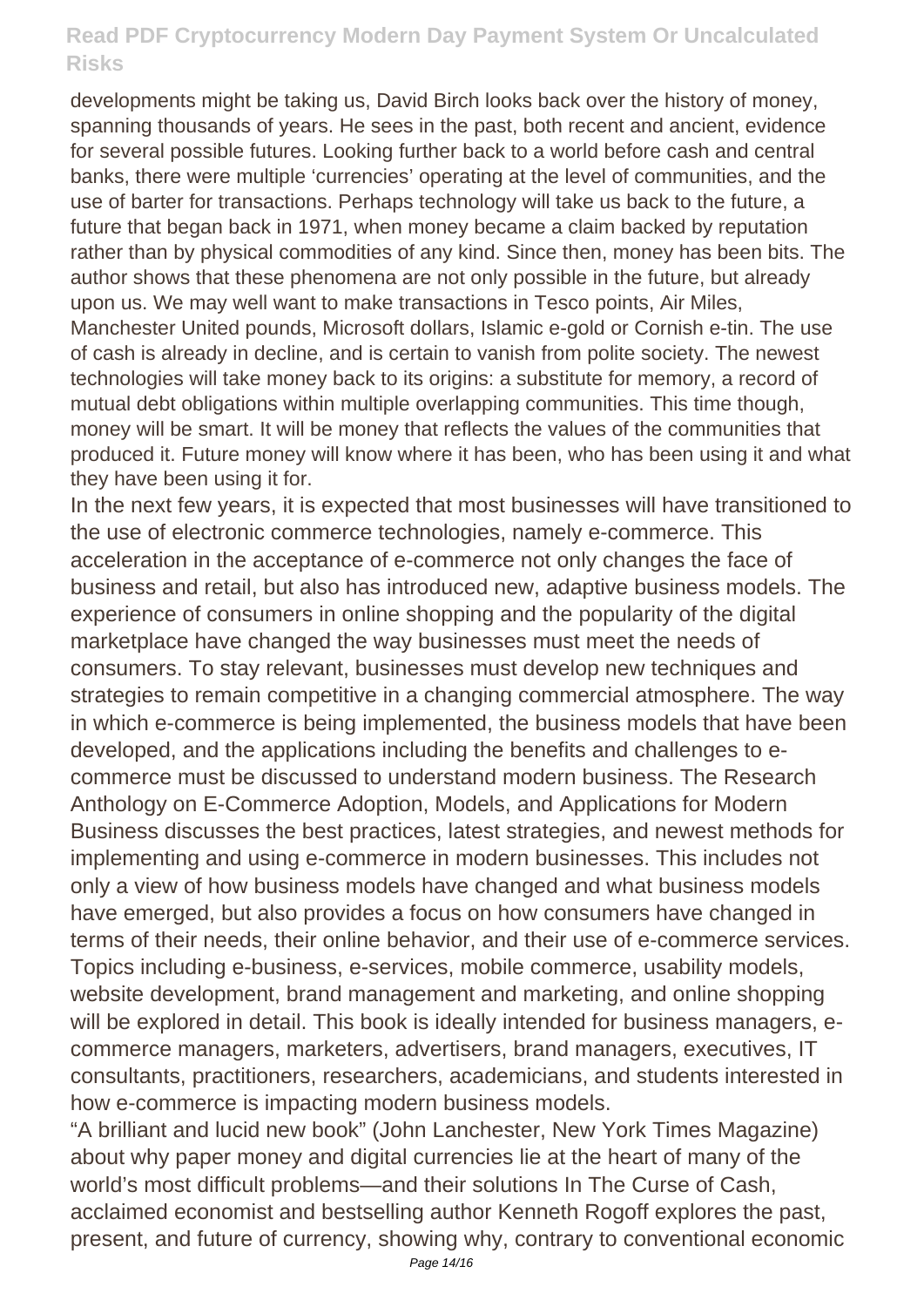wisdom, the regulation of paper bills—and now digital currencies—lies at the heart some of the world's most difficult problems, but also their potential solutions. When it comes to currency, history shows that the private sector often innovates but eventually the government regulates and appropriates. Using examples ranging from the history of standardized coinage to the development of paper money, Rogoff explains why the cryptocurrency boom will inevitably end with dominant digital currencies created and controlled by governments, regardless of what Bitcoin libertarians want. Advanced countries still urgently need to stem the global flood of large paper bills—the vast majority of which serve no legitimate purpose and only enable tax evasion and other crimes—but cryptocurrencies are like \$100 bills on steroids. The Curse of Cash is filled with revealing insights about many of the most pressing issues facing monetary policymakers, from quantitative easing to alternative inflation targeting regimes. It also explains in detail why, if low interest rates persist, the best way to reinvigorate monetary policy is to implement fully effective and unconstrained negative interest rates. Provocative, engaging, and backed by compelling original arguments and evidence, The Curse of Cash has sparked widespread debate and its ideas have moved to the center of financial and policy discussions.

Bitcoin is the world's leading cryptocurrency based on a decentrally organized booking system. Payments are legitimized cryptographically and processed via a network of computers with equal rights (peer-to-peer). Unlike the traditional banking system, no central clearing of money movements is necessary. Proofs of ownership of Bitcoin are stored in personal digital wallets. The exchange rate of a Bitcoin to legal tender follows the principle of pricing on the stock exchange. The Bitcoin payment system was invented by Satoshi Nakamoto, appearing under a pseudonym, according to Nakamoto in 2007, who described it in a publication in November 2008 and released open-source reference software for it in January 2009. The Bitcoin network is based on a decentralized database shared by participants, the blockchain, in which all transactions are recorded. Cryptographic techniques are used to ensure that valid transactions with Bitcoins can only be made by the respective owner and that monetary units cannot be issued more than once. New Bitcoin units are created by solving cryptographic tasks called mining. This is the descriptive, concise short introduction to Bitcoin.

The only globally-crowdsourced book on the future of payments ("PayTech"), offering comprehensive understanding of a rapidly evolving industry at the centre of global commerce The movement of money between individuals, organisations and governments is crucial to the world economy. The payments industry has undergone immense transformation – new regulations, technologies and consumer demands have prompted significant changes to the tools, products and use cases in payments, as well as presented lucrative opportunities for entrepreneurs and FinTech professionals. As payment technologies become faster and more efficient, companies and investors are increasingly favouring PayTech innovation due to better customer experience, increased revenues and